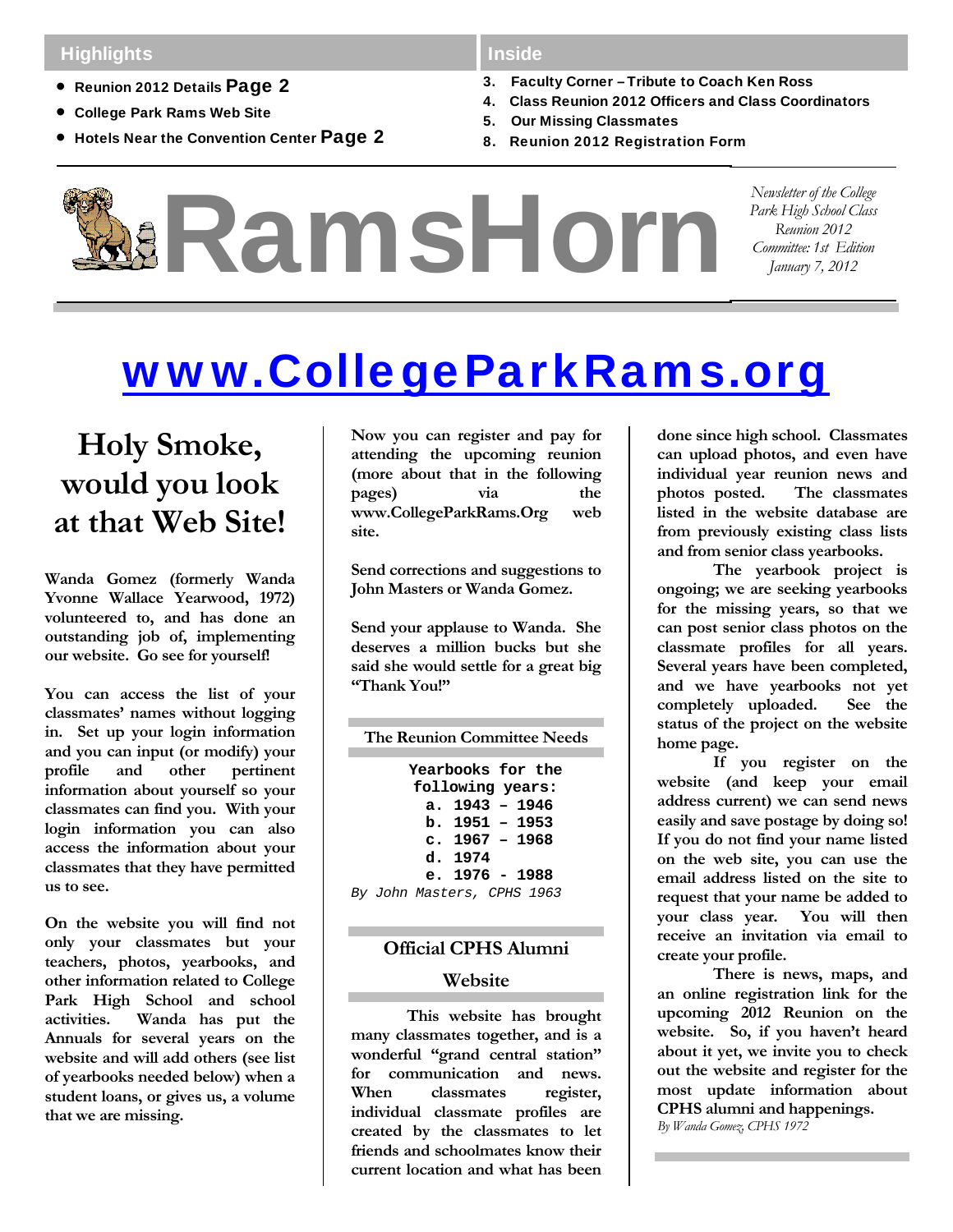#### 2 THE RAMSHORN **JANUARY 7, 2012**

*The new Convention Center is just south of the College Park depot right off Main Street on the west side of Main Street.* 

# Class Reunion 2012

Georgia International Convention Center - September 15, 2012

R**egistration for Reunion 2012** 

**can be made via the website or by mailing the registration form-Page 8.** 

# **Reunion Info:**

# **When: September 15, 2012**

Registration **4pm – 6pm** (cash bar) Buffet Dinner: **6pm–8pm**  Socializing: **8pm-Midnight** 

## **Where:**

**The Georgia International Convention Center**  South Main Street College Park, Georgia 30337 (770) 997-3566 (officially the address is **2000 Concourse Drive Atlanta, Georgia 30337)** 

## **Who:** Classes:1943-1973& faculty **All faculty members are invited as our guests without charge**

 (Alumni of other classes are welcome.)

**Free Parking** at Convention **Center** 

**How much does it cost? It costs 50¢. But I only got a nickel! That's Life. What's Life? A Magazine. How much does it cost? It costs 50¢.** 

**How Much Does it Really Cost? Pay Online: \$57.50 each Pay by Mail: \$54.68 each Register Online or by Mail (Registration Form Page 8)** 

**Your Early Registration Will Be Greatly Appreciated!** 

# **Additional Class Events:**

**If your class is planning a reunion event during this weekend, send us the information and we will post it on the web site and in the next issue of the Ramshorn.**

### **Vehicle Display at Reunion 2012**

Anyone with an Antique, Classic, or Street Rod type vehicle is invited to put it on display at the Reunion. Please notify your Class Coordinator if you would like to put your car on display so we can make the necessary arrangements. Please note that your car does not need to be in "perfect" condition. If your car is drivable, you can bring it! Everyone would love to see it.

# **Hotels Near Convention Center**



**Holiday Inn College Park**  4669 Airport Blvd, College Park, GA 30337 1.0 miles 1.6 km away **70.00**

#### **Renaissance Concourse Hotel Atlanta**

One Hartsfield Centre Parkway, Atlanta, GA 30354 1.8 miles 2.9 km away **71.00** **Hyatt Place Hotel College Park** 1899 Sullivan Road, College Park, GA 30337 1.3 miles 2.1 km away **79.00**

**Holiday Inn Express College Park**  4601 Best Road, College Park, GA 30337 1.0 miles 1.7 km away **80.00**

#### **Hampton Inn & Suites Airport North East Point**

3450 Bobby Brown Parkway, I-85, Exit 73, East Point, GA 30344 1.9 miles 3.1 km away **85.00**

#### **Hyatt Place Hotel East Point**

3415 Norman Berry Drive, I-85, Exit 73, East Point, GA 30344 2.0 miles 3.1 km away **89.00**

#### **Sheraton Gateway Hotel College Park**

1900 Sullivan Road, College Park, GA 30337 1.3 miles 2.2 km away **90.00**

#### **Springhill Suites by Marriott College Park**

2091 Convention Center Concourse, College Park, GA 30337 0.1 miles 0.2 km away **109.00**

#### **Residence Inn by Marriott Atlanta Airport Hapeville**

3401 International Blvd, Hapeville, GA 30354 2.2 miles 3.5 km away **129.00**

**NOTE:** This information was located on the internet at Hotel Guides.com. http://bookings.hotelguides.com/zco m/hotelZest/SortBucket.do?compid=  $2000$ &sortType=priority It is presented here for your use. It is not a recommended list and we do not have special rates established by any hotel listed. For each hotel above, the webcite noted that it was rated "very high" by qualified guests. The room rates shown above were represented to be the "lowest rate" for Saturday night September 15, 2012 for 1 room, 2 adults, no pets, and no children. Check all details to your satisfaction prior to booking.

The following site may also be of interest for hotel searching. http://www.kayak.com/r/DEECyGAfk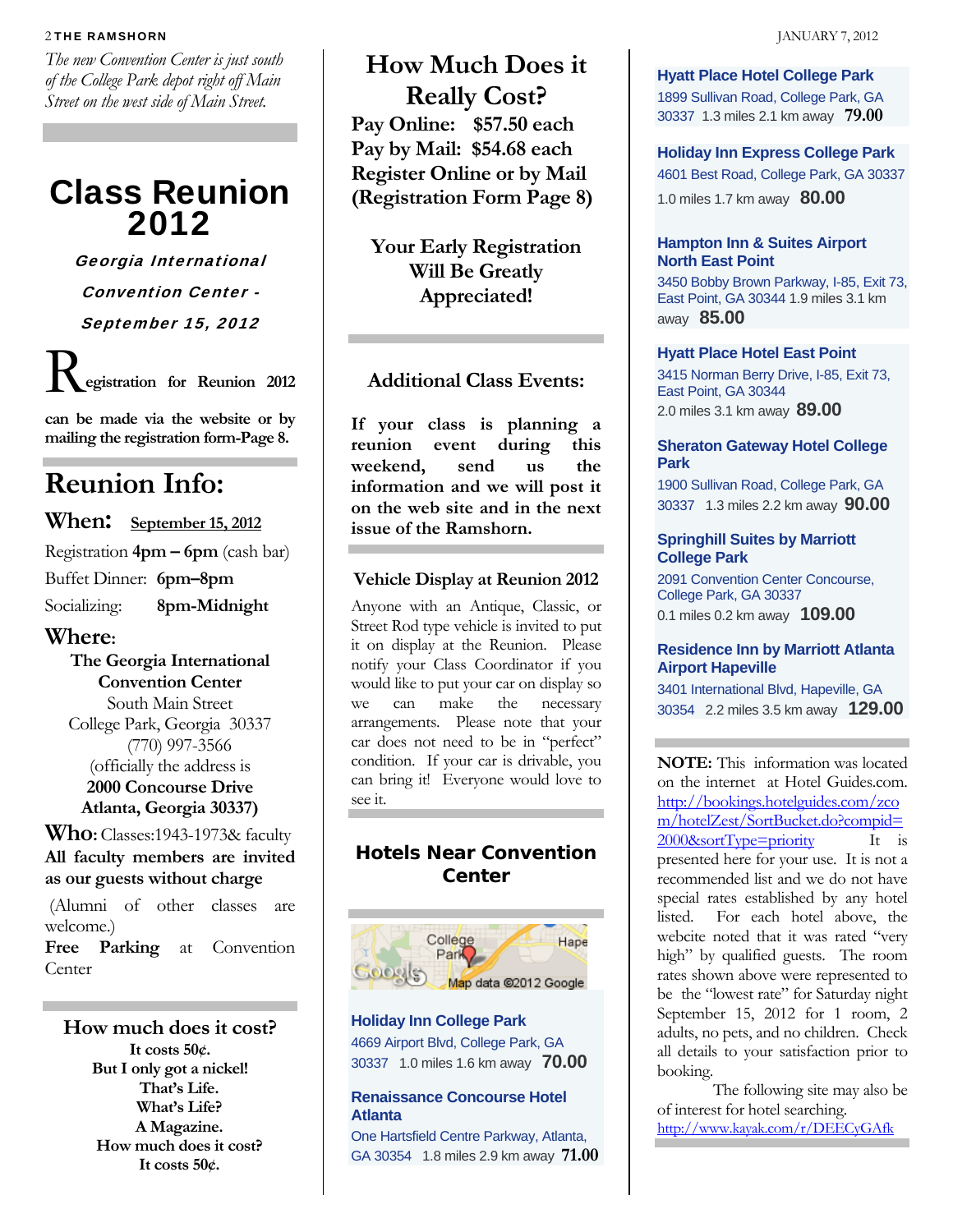# **FACULTY CORNER**

#### **Coach Ken Ross Georgia Athletic Coaches Hall of Fame 2008**

Our Coaches were the best! We had Bill Baggett, Owen Harris, Jack Cunningham, Scrap Wheeler, and Ken Ross while I attended CPHS. In 2008 Coach Ken Ross was honored for his service by his induction into the Georgia Athletic Coaches Hall of Fame. I'm proud to say he was "my Coach". The following is an excerpt from his Induction. *By John Masters, CPHS 1963* 



**inducted into the Georgia Athletic Coaches Hall of Fame on June 7, 2008. He coached for a total of fortyone years in the State of Georgia and thirty-six of those years as Head Coach in Basketball and Track. His coaching career was at two high schools, College Park High School and Riverdale High School. His overall record was six hundred forty-two wins and three hundred twenty-four losses, winning three state championships, one state** 

**runner-up title and five region championships. He is the only coach in Georgia to coach in the State Tournament in all five classifications. While winning three state championships in 1974, 1975, 1976, his teams had a record of ninety-four wins, three losses and a fiftynine game winning streak. His philosophy in coaching was to keep it simple, work the kids hard, teach fundamentals, demand certain behaviors and teach discipline. Coach Ross possessed a high level of integrity, and a stellar reputation and record. He was the consummate professional, coach, and friend to America's youth."** 

#### **(Missing Mates Continued from Page 7)**

1972 Dean Holtzclaw 1972 Cynthia Hood 1972 Timothy Hood 1972 Barbara Jean Horton 1972 Belinda Johnson 1972 Patricia Elizabeth Jones 1972 Marie King 1972 Mike Lay 1972 Marsha Denise Lewis 1972 Norma Patricia Lewis 1972 Sue Ellen Lewis 1972 Danny R Lockhart 1972 Janice Jo McClendon 1972 Linda E McDonald 1972 Ann Elizabeth McKisic 1972 Henrietta Elizabeth Miller 1972 Gwendolyn Nash 1972 David Arlan Nichols 1972 Donald Alan Powell 1972 Kenneth B Pue 1972 Larry Roby 1972 Vickie Scott 1972 Peggy Lynn Shaddix 1972 Bobbie Jean Silverberg O'Brien 1972 Cheryl Lynn Sisk Medina 1972 Billy Stephens 1972 Linda Sue Stephens 1972 Leon Sterling 1972 Larry Moore Stinchcomb

1972 Jeanne Rae Thomas 1972 Beverly Jean Thompson 1972 Vicki Marie Thompson Distafano? 1972 Billy Vining 1972 Clemmie Walker 1972 Marvin Paul Wallace, Jr 1972 Pamela Jane Wheeler Godwin 1972 Julian Sanders Whitehead 1972 Gary Wright 1972 Kathy Latanya Wright 1973 David Abt 1973 Gwen Allen 1973 Tommy Amygdalitsis 1973 Kenneth Ausborn 1973 Becki Bagley 1973 David Bailey 1973 Deborah Banks 1973 Dexter Barlow 1973 Danny Betsill 1973 Henry Billings 1973 Pam Bridges 1973 Rodney Brown 1973 Ted Brown 1973 Vickie Brown 1973 Jeff Bryan 1973 Steve Buice 1973 Kent Burdett 1973 Mary Byrd 1973 Linda Chappell 1973 Wanda Chastain 1973 Mike Cliatt 1973 Denise Cole 1973 Jeannette Colvin 1973 Morris Cook 1973 Glenice Yvonne Craven 1973 Deborah Jean Curry 1973 Terry Dewesse Davis 1973 Howard James Dispain 1973 Ellen Delores Duell 1973 Carole Louise Espy 1973 Linda Diane Findlay 1973 Stephanie Diane Foster 1973 Henry David Freeman, Jr 1973 Michael Freeman, Jr 1973 Gerald Fryer 1973 Morris M Gaines 1973 Albert Lee Garrett 1973 Steven Douglas Garrett 1973 Deborah Sue Gaston 1973 John Geiger 1973 Carol Gibson 1973 Alan Gilbert 1973 Malcolm Ray Godwin 1973 Ellen Therese Gray 1973 Rodney Lawrence Green 1973 Steven Douglas Harbin 1973 Pamela E Harris 1973 Terry B Harris **(End on of Missing Mates List)**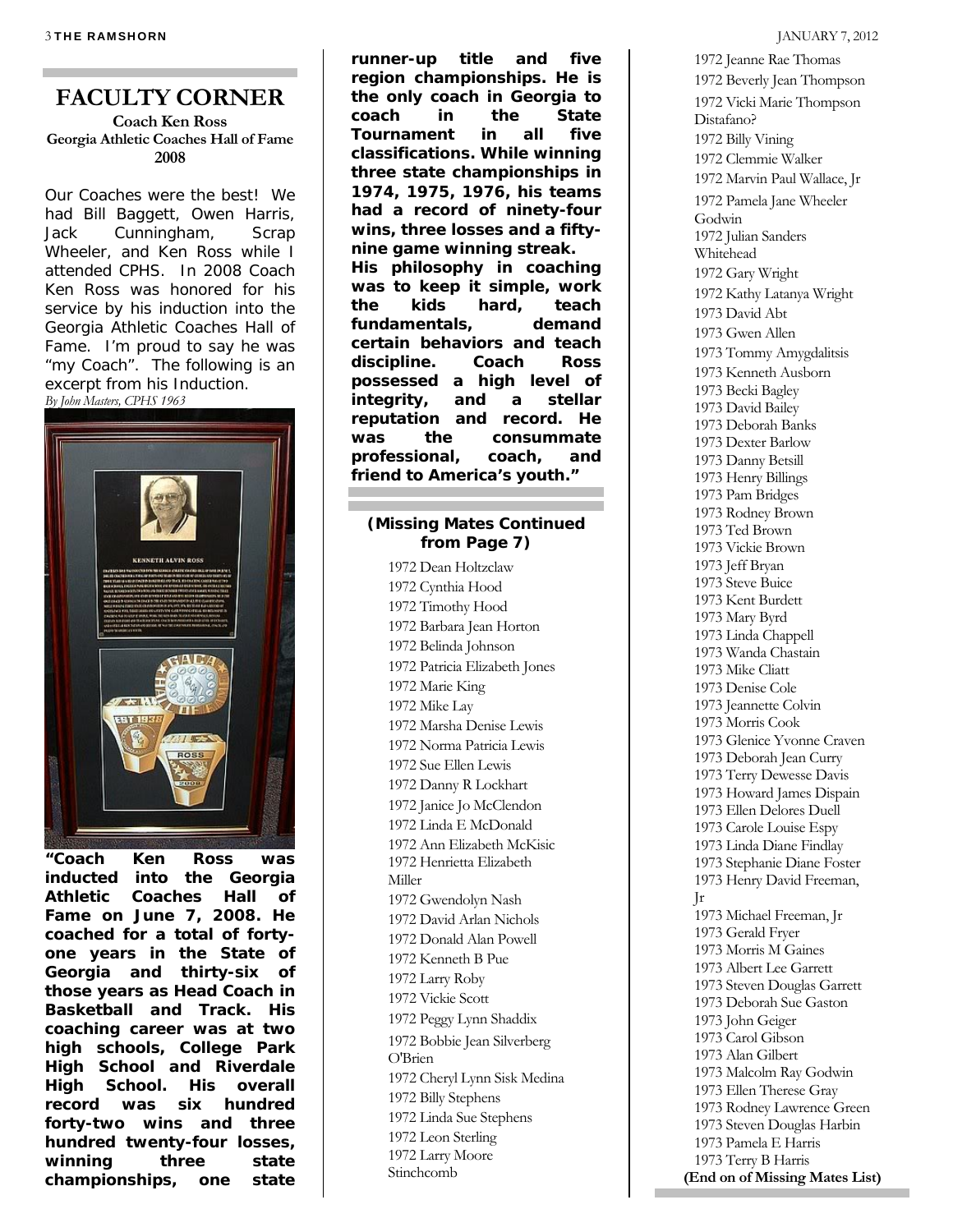# Reunion 2012 Committee Officers

*Send corrections to John Masters: Fax 404-240-0446, johnmasters@mindspring.com, or via www.CollegeParkRams.org*

#### **President** Mickey Littlefield (64) Treasurer Neal Barronton (55) Secretary Pat Babb Earnest (62) Corresponding Sec. John Masters (63) Faculty Coordinator Joanne Johnston (58) Website Administrator Wanda Gomez (72) Historian

| Class Coordinators by Class 1943 – 1973 |                                                       |                                      |                                                                                                                                                                  |                                                      |                                     |                                                                      |  |
|-----------------------------------------|-------------------------------------------------------|--------------------------------------|------------------------------------------------------------------------------------------------------------------------------------------------------------------|------------------------------------------------------|-------------------------------------|----------------------------------------------------------------------|--|
| <b>CLASS</b>                            | <b>NAME - E-MAIL</b>                                  | <b>PHONE#</b>                        | 1965                                                                                                                                                             | Jan (Kelley) Anderson                                |                                     | 770-949-3881 (H)                                                     |  |
| Faculty                                 | Joann (Joiner) Johnston                               | 770-964-3473                         |                                                                                                                                                                  | JanAnderson621@bellsouth.net                         | 678-612-9646(C)                     |                                                                      |  |
| Coordinator                             | MoannJ@GMail.com                                      | 770-356-5037                         |                                                                                                                                                                  | Pat Chennault                                        | 770-461-8805                        |                                                                      |  |
| 1943-1946                               | Van Joyner                                            | 770-964-8305                         |                                                                                                                                                                  | PatChennault@aol.com                                 |                                     |                                                                      |  |
|                                         | vanjoy@hotmail.com                                    |                                      |                                                                                                                                                                  | Freddy Jones<br>Freddy.Jones75@Yahoo.com             |                                     | 770-487-8272<br>770-547-0377 (C)                                     |  |
| 1947-1950                               | Roy & Betty Kilgore                                   | 770-463-5968                         |                                                                                                                                                                  | Darrell Turner                                       |                                     |                                                                      |  |
|                                         | RWKilgore@numail.org                                  |                                      |                                                                                                                                                                  | CDarrellTurner@Aol.com                               |                                     | 770-461-5716                                                         |  |
|                                         | Barbara Hall                                          | 770-461-2717 (H)                     | 1966                                                                                                                                                             | Suzanne White (Arnold)                               |                                     |                                                                      |  |
| 1951-1952                               | merrywidowbdhhh@aol.com                               | 404-906-9531 (C)                     | SuzanneArnold66@aol.com                                                                                                                                          |                                                      |                                     | 706-553-2447 (H)                                                     |  |
| 1953                                    | Bunny (Freeman) Watson                                | 770-473-7670                         | Diane Clark (Chandler)                                                                                                                                           |                                                      |                                     | 843-549-5929                                                         |  |
| 1954                                    | Jane (Travis) Gable                                   | 404-767-1662                         | DianeChandler57@Yahoo.com                                                                                                                                        |                                                      |                                     | 843-908-5915 (C)                                                     |  |
|                                         | janegable36@Gmail.com                                 |                                      |                                                                                                                                                                  | Margaret Williamson (Littlefield)                    | 770-460-5850                        |                                                                      |  |
|                                         | Neal Barronton<br>barronto@bellsouth.net              | 770-971-2697                         | 1967                                                                                                                                                             | margaretlitt@aol.com                                 |                                     |                                                                      |  |
| 1955                                    | Gloria (Akins) Patterson                              | 770-461-2667 (H)                     |                                                                                                                                                                  | Diane Dodson (Tennihan)<br>Ddt3Ts@GMail.com          |                                     | 770-461-2610 (H)<br>770-789-8304 (C)                                 |  |
| 1956                                    | Gail Scott                                            | 404-767-6572                         |                                                                                                                                                                  |                                                      |                                     |                                                                      |  |
|                                         | Bobbie (Johnston) Chance                              |                                      |                                                                                                                                                                  | Jackie Rooks (Bowen)<br>jirb@bellsouth.net           |                                     | 770-486-5465                                                         |  |
| 1957                                    | BChance@Charter.net                                   | 770-304-3554                         | 1968                                                                                                                                                             | Ken Stephenson                                       |                                     |                                                                      |  |
|                                         | David Mason                                           | 770-631-7747                         |                                                                                                                                                                  |                                                      | 404-502-5271<br>kasaia8@comcast.net |                                                                      |  |
| 1958                                    | dmason117@bellsouth.net                               |                                      | 1969                                                                                                                                                             | Ridge Boynton                                        | 770-632-9751                        |                                                                      |  |
|                                         | Joanne Joiner Johnston                                | 770-964-3473                         |                                                                                                                                                                  | RBoynton51@comcast.net                               |                                     |                                                                      |  |
|                                         | MoannJ@GMail.com                                      | 770-356-5037                         |                                                                                                                                                                  |                                                      | Scott Brook                         |                                                                      |  |
| 1959                                    | Anne (Groover) Williams<br>Williams0716@bellsouth.net | 404-788-8685                         | 1970                                                                                                                                                             | SBrook3373@GMail.com<br>Mike & Sylvia Higginbotham   |                                     | 770-355-6711<br>770-461-6471 (H)<br>770-472-3777 (W)<br>770-713-2604 |  |
|                                         | Riley Nix                                             |                                      |                                                                                                                                                                  | Sylvia.Higginbotham@Gmail.com                        |                                     |                                                                      |  |
|                                         | nixriley@comcast.net                                  | 770-934-4088                         |                                                                                                                                                                  | Elizabeth Vining Graves                              |                                     |                                                                      |  |
|                                         | Tommy Millians                                        |                                      |                                                                                                                                                                  | CurlyGirlCPHS@Yahoo.com                              |                                     |                                                                      |  |
| 1960                                    | Tom@Millians.com                                      | 770-461-1371 (H)                     | 1971                                                                                                                                                             | Linda Shepard Tippens                                |                                     | 770-487-5209                                                         |  |
|                                         | Tom Graham                                            | 770-578-1113                         |                                                                                                                                                                  | LindaTippens@Hotmail.com                             |                                     | 404-771-9633 (C)                                                     |  |
|                                         | 1TomGraham@Comcast.net                                |                                      |                                                                                                                                                                  | <b>Brooker Wolfe</b>                                 |                                     | 404-290-2862                                                         |  |
|                                         | <b>Bill Striplin</b>                                  | 770-475-1559                         | BrookerCPH71@Comcast.net                                                                                                                                         |                                                      |                                     | 404-290-2862 (C)                                                     |  |
| 1961                                    | Charles Feuchter<br>cfeuchter@comcast.net             | 770-475-2308                         | 1972                                                                                                                                                             | <b>Barry Littlefield</b><br>BarryLittlefield@Att.net |                                     | 770-719-4485<br>770-337-5591 (C)                                     |  |
|                                         | Gary L. Hays                                          | 770-246-0110                         |                                                                                                                                                                  | Sherry Marsh Boynton                                 |                                     |                                                                      |  |
|                                         | VirtualProp@Comcast.net                               | 404-580-4422c                        | 1973                                                                                                                                                             | SBoynton@Comcast.net                                 |                                     | 770-632-9751                                                         |  |
|                                         | Pat (Babb) Earnest                                    |                                      |                                                                                                                                                                  |                                                      |                                     |                                                                      |  |
|                                         | pbearnest@bellsouth.net                               | 770-461-4384 (H)                     | you will help us improve<br><b>Missing Mates</b><br>it.) Your data is used only<br><u>Help us find them!</u><br>for maintaining our contact                      |                                                      |                                     |                                                                      |  |
| 1962                                    | <b>Barnes Walker</b>                                  | 404-944-3445                         |                                                                                                                                                                  |                                                      |                                     |                                                                      |  |
|                                         | Barnes Walker@vahoo.com                               |                                      |                                                                                                                                                                  |                                                      |                                     |                                                                      |  |
|                                         | Pam Cory Wagaman                                      | 619-286-0171<br>858-717-3103c        | The following is a list of our<br>classmates for whom we have<br>incomplete information.<br>If<br>you know how to contact them<br>please send the information to |                                                      | with our classmates.                |                                                                      |  |
| 1963                                    | PWagaman@SBCglobal.net                                | 404-240-0048 (W)                     |                                                                                                                                                                  |                                                      |                                     | 1943 John Bradford<br>1943 Ruth Naomi Buchanan                       |  |
|                                         | John Masters                                          | 404-895-1092 (C)                     |                                                                                                                                                                  |                                                      |                                     |                                                                      |  |
|                                         | JohnMasters@Mindspring.com                            | 404-240-0446 (FAX)                   |                                                                                                                                                                  |                                                      | 1943 Carolyn Virginia Callier       |                                                                      |  |
|                                         | Ed Patmore                                            | 678-425-1297 (H)<br>404-402-0239 (C) |                                                                                                                                                                  |                                                      | 1943 Gertrude Ellen                 |                                                                      |  |
|                                         | LEPatmore@GMail.com<br>Suzanne (Thornton) Coker       |                                      |                                                                                                                                                                  | johnmasters@mindspring.co                            |                                     |                                                                      |  |
| 1964                                    | stcoker@bellsouth.net                                 | 404-252-3254                         |                                                                                                                                                                  | m or submit it via our website                       |                                     | 1943 Omega Gene Davis                                                |  |
|                                         | Brenda (Ward) Marsh                                   |                                      | www.CollegeParkRams.org.                                                                                                                                         |                                                      |                                     | 1943 Ethel Mildred Garrett                                           |  |
|                                         | brenda@iWardMarshLimited.com                          | 404-767-1036                         |                                                                                                                                                                  | (We apologize for posting any                        | 1943 Betty Ann Gresham              |                                                                      |  |
| 1965                                    | Diane (Conley) Dooley                                 | 770-941-3075 (H)<br>678-575-4081 (C) | incorrect data, and trust that<br>(Continued on Page 5)                                                                                                          |                                                      |                                     |                                                                      |  |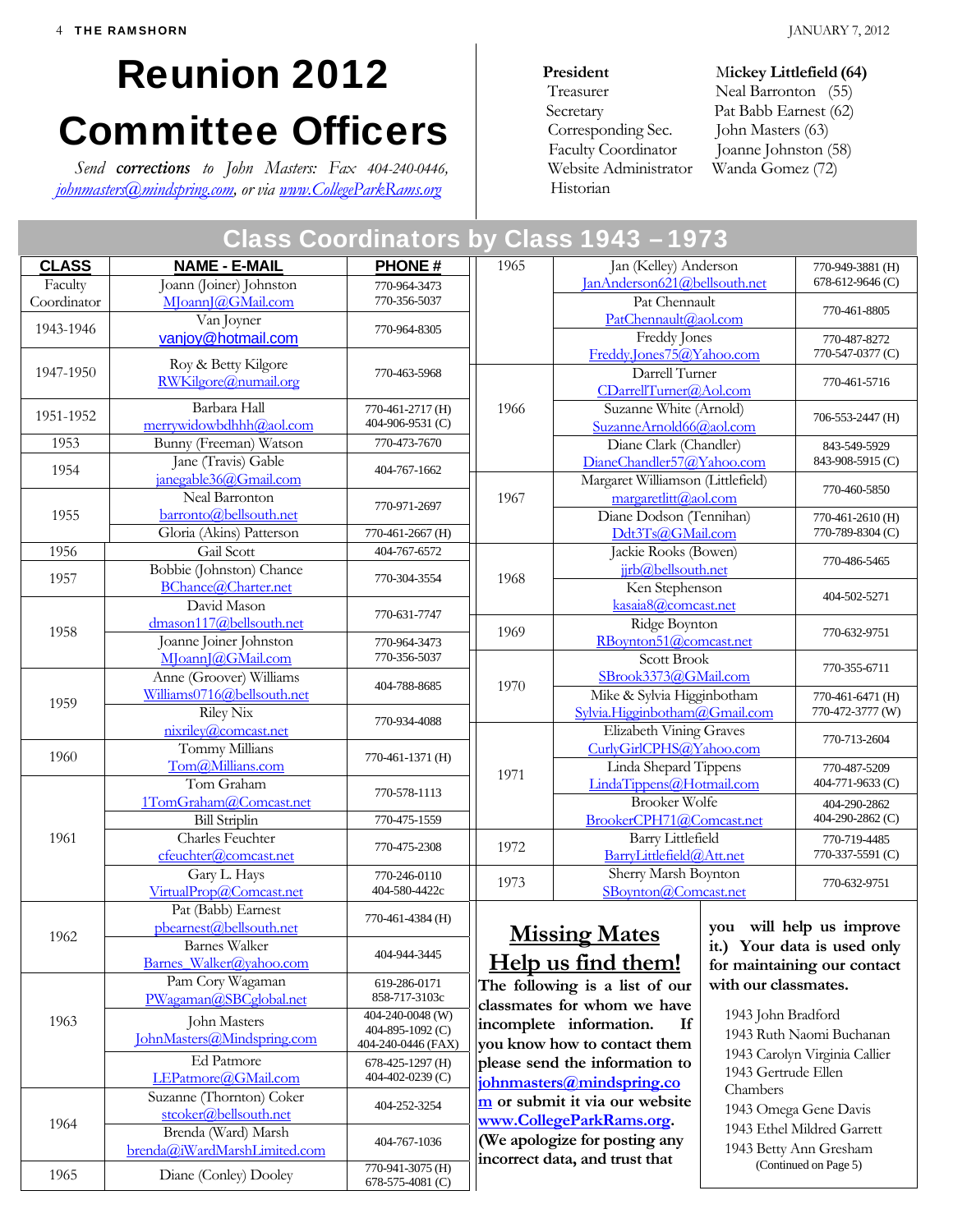#### **(Missing Mates continued from page 4)**

1943 Betty June Honmon 1943 Mary Dean Kilpatrick 1943 Barbara Marie Parson 1944 Dorothy Coleman 1944 Nell Cook-Allen 1944 Jacquelyn Dorsey 1944 Ruth Geneva Strickland 1944 Barbara Ann Henderson 1944 Joyce Lee-Shepard 1944 Betty Ann Markert-Dennis 1944 Polly McDaniel-Carver 1944 Jean Roten-Simmons 1944 Margaret Vickery 1945 Dorothy Blackburn 1945 Jean Boyd-Reese 1945 Robert E. Bray 1945 Roy H Bray 1945 Irene Buhrmaster-Burkhalter 1945 William M. Digby 1945 Thomas Eugene Fretwell 1945 Hebert Hammond 1945 Betty Parson-Camp 1945 Betty Wansley-Brown 1946 Betty Bettis 1946 Betty Cook 1946 John English 1946 Evelyn Foster 1946 Charles Herman 1946 Ann Taylor 1946 Barbara Wyman 1947 Betty Louise Cannon 1947 Earl Lamb 1947 Lorraine Largen Spivey 1947 Betty Ann Nash 1947 William Loyd Spratlin 1948 Joyce Brock-Taylor-Hughes 1949 Marian All 1949 William C. Asbury 1949 Bobby Betsill-Head 1949 Charles W. Blissitt 1949 Beverly Brewer 1949 Marian Leiliani Carros 1949 Michel Contezac 1949 Marijane Fielder 1949 Mary Joyce Flanagan 1949 Ernie King 1949 Dan Hickey Patrick Jr. 1949 James Allen Reaves 1949 Mary Register 1949 Norma Jean Thompson

1949 William Lloyd Wiley 1949 Elaine Wimberly 1950 Walter Carter Allgood 1950 Jerry Hewell Bell 1950 Genieve Elsie Bertsch 1950 James Alton Blackstone 1950 John Gordon Bradford 1950 Robert Lewis Bruce 1950 Francis Gordon Caffey 1950 Mary Winn Caffey 1950 Marlene Deelstra 1950 Mary Jean Deelstra 1950 Ronald William Farr 1950 Frances Rebecca Hopkins 1950 Peggy Jane Koch 1950 Marion Jean Lawther 1950 Thelma Freas Mellnik 1950 Robert Frank Smith 1950 James Earl Tucker 1950 Myrtie Mildred Wilson 1951 France Atkinson-Gould 1951 Eulalia Dudley 1951 Wanda Harris-Denmark 1951 William (Bill) Holt 1951 Pat Inman 1951 Ada Robinson-Witt 1951 Jesse Scroggins 1951 Caroline Wallace-Garner 1952 William E. (Billy) Beck 1952 Jimmy R Bennett 1952 John Camp Jr. 1952 Josephine Cromwell-Williams 1952 Charlene Gibson 1952 Lawrence Harbin 1952 Joyce Herman-Whittlesey 1952 Ruth Humble-Newsome 1952 Jean Ingram-Burke 1952 Jeanne Jones 1952 Glenn Joyner 1952 Sidney Kendrick-Yon 1952 J.C. Kennemore 1952 Keith Kirkland 1952 Claude Landrum 1952 Milton Player 1952 Bille Nell Ransom-Eidson 1952 Joan Sand-Silverberg 1952 Jim Southerland 1952 Bobby Stamps 1952 Stephen Herman Taylor 1952 Gwen Weant-Carter 1952 John Wimberly 1953 Bill Anderson 1953 Ralph Bartlett Jr

1953 Mary Deane Beiter 1953 Sara Lou Bradford-Hesch 1953 Tommy Bruce 1953 Nancy Ann Carroll 1953 Sarah Mildred Castleman-Carroll 1953 Harold Coody Jr. 1953 Julia Fotopoulos -Crea 1953 James Garrett 1953 Ruth Gillis-Knowles 1953 Betty Jo Hand 1953 Jeanne Harris 1953 Leslie Ann Hart 1953 Jane Hatchett-Giddings 1953 C. Howard Jackson 1953 Ronald Jackson 1953 Ralph Knox 1953 Albert McLendon 1953 Robert (Seymour) McLendon 1953 Patricia Ann Mead 1953 Merilyn Medernach-Kendrick 1953 Vernon Miller 1953 David Porter 1953 Jack Quigley 1953 Barbara Reiley 1953 Jimmy Segars 1953 Frances Shelnutt-Woods 1953 Ester Sussman-Weeks 1953 Tommy Tippett 1953 Lonnie Trhower 1954 George Turner Anderson 1954 Elizabeth Jane Howard - Longino 1954 William V. McElroy 1954 Joanne Vivian Mollohan 1955 Garvis Delano Allen 1955 Tony Benefield 1955 Carolyn Clinton 1955 Karen Ellett Roberts 1955 Martha Jean Lewis Kelley 1955 Joseph Lee McDuffie 1955 Katherine McDuffie 1955 Sybil Piper 1955 Carl Thornton 1956 Eridene Adams 1956 Patricia Ann Allen 1956 Barbara Elizabeth Bagley 1956 Paul Miller Ballard 1956 Joanne Beaton 1956 Carolyn Jeanne Brown 1956 Garry Lee Caldwell 1956 Troy Camp

1956 Sandra Sue Collins 1956 Phelicia Olive Duckett 1956 Elizabeth Lea Farlowe 1956 Charles Fishburn 1956 Kurt Fisher 1956 Betty Virginia Foster 1956 William Burnett Grubbs 1956 Beverly Aline Harper 1956 JoAnn Hewell 1956 Jo Ann Huddleston 1956 Eleanor Ruth Jackson 1956 Robert Lynn Key 1956 Eddie King 1956 Barbara Ann Lee 1956 Beverly Anne Moody 1956 James Ronald Morris 1956 Patricia Ann Nesbitt 1956 Sonny (R. E.) Parrott .Jr. 1956 Eleanor Lorrine Pearson 1956 W. Ballard Powell 1956 Judith Marie Rodenmayer-Holt 1956 Patsy Sloan-Bridin 1956 J.B. Smith 1956 June Sylvia Sorrels 1956 Barbara Joyce Spicer 1956 Jimmy Ross Stephens 1956 Anita June Tarpley-Thompson 1956 Beverly Dolores Torbush 1956 Jerry Ray Wilson 1956 Carol Faye Wiseman 1957 Patricia Aldred 1957 Mary Ann Cochran 1957 Beverly Cooper 1957 Martha Davidson 1957 Nancy Dunn 1957 Steve Hershey 1957 Mary Jean Malloch Kincaid 1957 Mary Jean Maloch-Kiincaid 1957 Helen Oliver 1957 Martha Powell 1957 Freddie Tinsley 1957 Brenda Wallace-Burkehead 1957 Helen Widdon 1958 Wallace Grey Brock 1958 Virginia Buckelew-Weems 1958 Madeline Deariso-Meyer 1958 Betty Sue (Joyce?) Harris Philips 1958 Mavis Jackson-Martin 1958 Vivian McDonald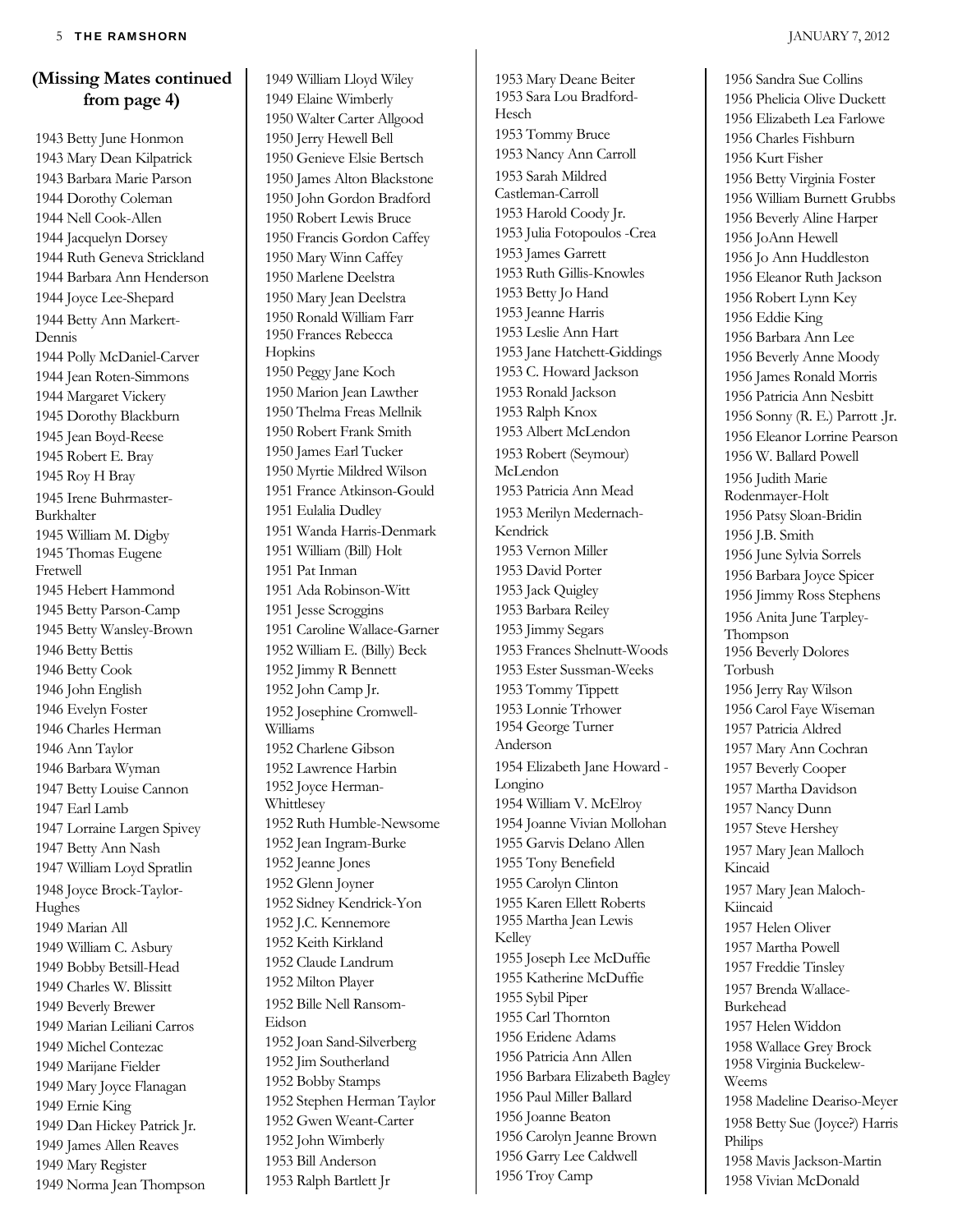#### 6 THE RAMSHORN **JANUARY 7, 2012**

1958 Mary Catherine Nolan-Thorn 1958 Jane Posey 1958 Nancy Prestage - Davenport 1958 Susan Ruff 1958 Karen Stinchcomb-Sprayberry 1958 Carol Tinsley 1958 Ted Wilson 1959 Janet Ray Boyd 1959 Wesley Carter 1959 James Leonard Hallman 1959 Danny Harris 1959 Carol Thomas-Slater 1959 Jimmy Wall 1960 Joyce Belcher 1960 Betty Jim Bomar-Jones 1960 Bonnie Brackett 1960 Eleanor Faye Brown 1960 Rivers Daniel Bruce 1960 Judy Burke 1960 Vivian Lee Cathey 1960 James (Jimmy) Cox Jr. 1960 Jerry Garmon 1960 Kenneth Homer Gower 1960 Harry Hester 1960 Sundra Ann Peterson 1960 Boyd Thomas Poole 1960 Jane Ratteree-McNair 1960 Jean Robinson-Short 1960 Bill Ross 1961 Douglas Archer 1961 Nina Anne Brown 1961 Danny Carter 1961 Jean Croker Childers 1961 Michael Allen Curtis 1961 Vivian Louise Jackson 1961 Robert F. Key 1961 Velinda McRae 1961 Veronica Helen Moore 1961 Madison Nichols 1961 Mary Jean Oliver 1961 Barbara Jean Sievwright 1961 Diane Winifred Sloan 1961 Addie Ruth Smith 1961 Charles Monroe Smith 1961 located 1961 Phillip Duane Stevens 1961 Roy Thompson 1962 Mike Caughey 1962 Lynette Cronier 1962 Pat Gilbert 1962 Robert Jones 1962 James Craig Parrish 1962 Di Ann Powers 1962 Tony Ross 1962 Melba Jean Titus

1963 Pat Allen 1963 Dorothy Dianne Frye 1963 Virginia Hall 1963 Johnny Harris 1963 Jerry Howard 1963 Bill Kent 1963 Vannah Libbie McMillian 1963 Gerda Schwarz Hendricks 1963 Linda Sumlin 1963 Sandy Trammell Love 1963 Robby Wallace 1963 Carolyn Weems Mays 1964 Karen Jo Adair 1964 John Barrett Almand 1964 James Emory Ballard 1964 Julius Leon Baxter 1964 Jerry Charles Biffle 1964 Linda Dianne Blair Adams 1964 Bruce Wayne Bolton 1964 Karen Ruth Boren 1964 Mary Janet Cameron Crawford 1964 Beverly Anita Campbell 1964 Bobby Clark 1964 Rebecca Sue Davis 1964 David Trent Dodson 1964 Donald Ray Dodson 1964 Mary Jane Elliot 1964 Donald Wayne Evans 1964 Richard Ray Evans 1964 Earl Leroy Fishburne 1964 David Randle Foshee 1964 Patricia Ann Fransen 1964 Carol Jean Frye 1964 Janice Marie Gazaway 1964 Clara Jean Godwin 1964 Florence Janice Gower 1964 Robert Lee Groover, Jr. 1964 Rance O'Neal Hadaway, Jr. 1964 Juanita Louise Haley 1964 Thomas Calvin Hanson 1964 Roger Morgan Hembree 1964 Donald Lee Hix 1964 Angela Jean Howell 1964 Gwendolyn Irene Ivey 1964 Nettie Sue Johnson 1964 Marilyn Janice Johnston 1964 Brenda Gaile Jones 1964 Linda Ann Jones 1964 Cathy Linda Jordan 1964 David Franklin McElroy

1964 Weyman Ronald

Newton

1964 Donna Marie Munn 1964 Carole Ruth Nichols Ausborn

#### 1964 George Blain Oller 1964 John Willis Pace 1964 Gary Francis Plunkett 1964 Michael Craig Posey 1964 Verline Donna Privett King 1964 Don Lee Pruitt 1964 Doug Boyd Robinson, Jr. 1964 Howard Southerland 1964 Sylvia Lee Stephens 1964 Nancy Jean Stephenson 1964 Janet Claire Stilwell 1964 Connie Sue Stone 1964 Kaye LaVerne Stribling 1964 Gail Stroup Cook 1964 Alica Florence Summer 1964 Felton Lamar Taylor 1964 Diana Marie Teal 1964 Robert Floyd Thomas 1964 Howard Wayne Turner 1964 Wayne Edward Tyson 1964 Barbara Carolyn Vines 1964 Janice Watkins 1964 Catherine Stewart Young 1965 Ronnie Ashe 1965 Linda Lou Bailey 1965 Diane Blackstone 1965 Sheryl Lynn Carter 1965 Edward Wayne Chastain 1965 Joanna (Pepper) Cory 1965 James David Edwards 1965 Dennis Ely 1965 Judy Frazer Cohen 1965 James Hamilton 1965 Sandra Harris Williams 1965 John Jones 1965 Phillip Jones 1965 Brenda Lively Deleshaw 1965 Roberta Lowry 1965 Mary Nale Richards 1965 Roberta Reed Hester 1965 James Richardson 1965 Charles Robinson 1965 Pat Silverburg 1965 Wayne Simpson 1965 Debra Smelley Watson 1965 Sally Spink Reynolds 1965 Johnny Sumlin 1965 Ronald Walker 1965 Carolyn Wheeler 1965 David Stanley White 1966 Steve Lonnie Blackstone 1966 Sue Bradford Dillon 1966 Jan. Brown Pitts 1966 Steve Burch 1966 Greg Burge

#### 1966 Linda Campbell 1966 Bonnie Cole Hutcheson 1966 Phil Condrey 1966 Bruce Cook 1966 Brenda Cooper 1966 Frances Cranford 1966 Ralph Francis III Crawford 1966 Judy Curry Reynolds 1966 Carolyn Davis Cody 1966 John Thomas Dean 1966 Carl Dixon 1966 Patsy Flanagan Avery 1966 Sharon Gilmore 1966 John McKensie Granger 1966 Peggy Hill Hendry 1966 Gena Irvin Alston 1966 Beth Jerguson Jackson 1966 Janet Johnston Waggoner 1966 Larry Wayne Kirkland 1966 Lorene Lewis Avery 1966 Walter Line 1966 Joseph "Douglas" Lovett 1966 Linda McDonald 1966 Charlotte Moore 1966 Stephen Walter Nale 1966 Rosanne Sarah Neiner 1966 Earnest Benjamin (Benny) Orr 1966 Nancy Ross 1966 Lee Sanders 1966 Diane Stroup Bryan 1966 Barbara Thaxton 1966 Bobby Joe Thompson 1966 Sharon Turner Jenkins 1966 Winfred Kenneth Wade 1966 Harold Godwin Wallace 1966 Janis Wolak 1967 David Lee Bates 1967 Mary Boleman Beane 1967 Cheryl Booth - Anglin 1967 Victoria Ann Brown Spicer 1967 Bruce Morris Cook 1967 Ricky Friend 1967 Sandra Frye Bell 1967 Mary Lee Gazaway Boleman 1967 Martha Clark Harrison 1967 John McHan 1967 (Sherrie) Dianne Oswald 1967 Nancy Preston Olds 1967 Linda Savage Samples 1967 Janice Shellenburg 1967 Carolyn Thaxton 1967 Judy Elaine Worley 1968 Mike Bacon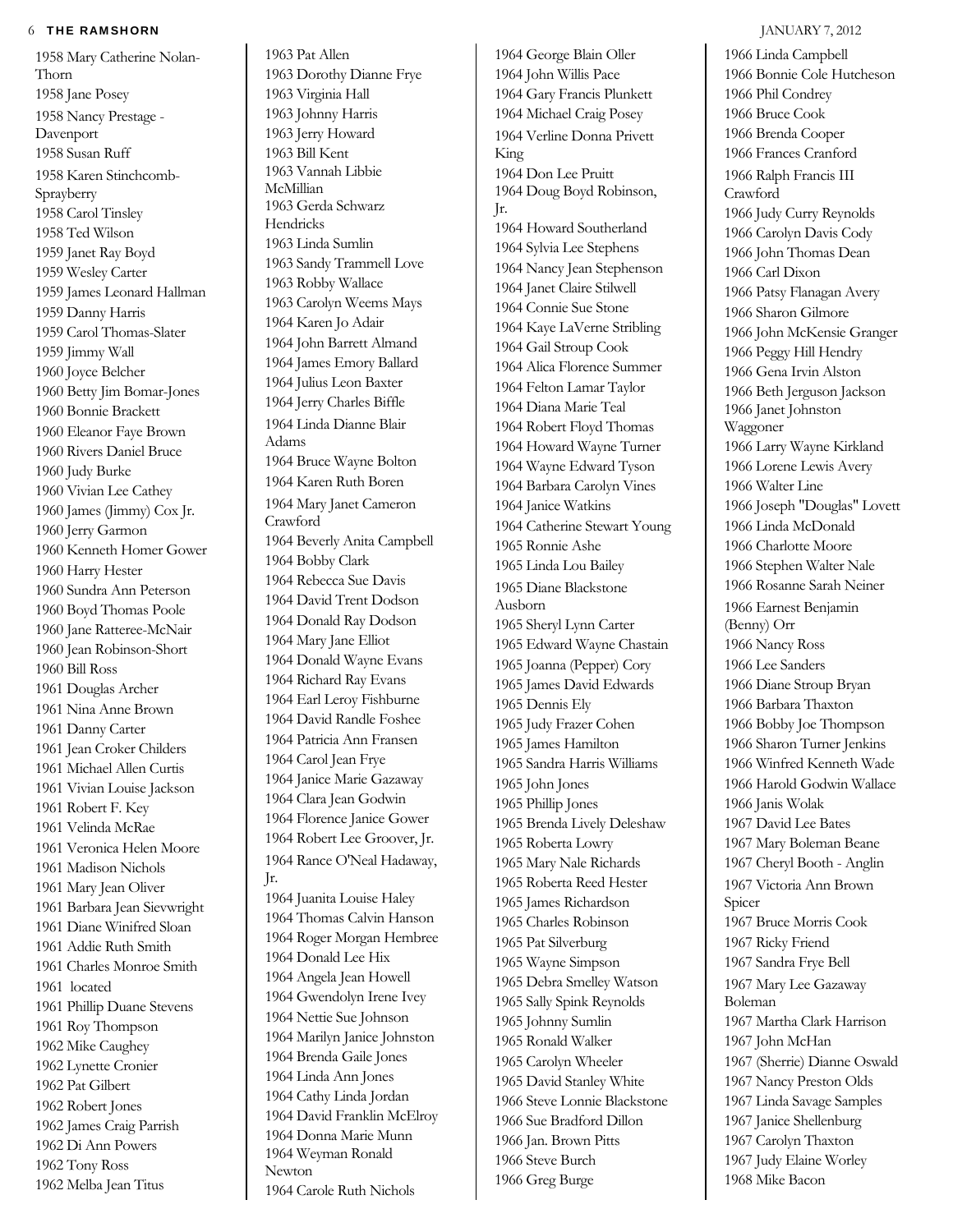#### **THE RAMSHORN JANUARY 7, 2012**

1968 Cynthia Baughn Foster 1968 Joseph (Joe) Lee Bowers 1968 Janet Burt Russo 1968 Betty Ruth Calhoun Billingsley? 1968 Steve Ducket 1968 Kathy Maloy 1968 Margie Mitchell 1968 Ted Phillips 1968 Lewis Ratterree 1968 Katie Steed 1968 Donna Stewart Mirabile 1968 Steve Walton 1968 Debbie White 1968 Mike Whitehead 1968 Cheryl Woodward 1968 Charlotte Diane Worthy 1969 James Rayford Amos 1969 Wanda Archer 1969 Michael Alan Blake 1969 Christopher Boone 1969 Valerie Hane Campbell (Creek) 1969 Jack Donald Jr Carroll 1969 Frambes Cathy Hanson 1969 John Andrew Crocker 1969 Vincent Davis 1969 Elizabeth Ann Davis (Rogers) 1969 Steve Duckett 1969 Helen Louise Frady (Swofford) 1969 Dennis Chesley Gilbert 1969 Michael Lambert Hill 1969 Donald Boyd Hughes 1969 Kristy Annette Keel (Roberts) 1969 Mary Ann Lovett (Hickman) 1969 Mary Alioce Lyle (Chenoweth) 1969 Priscilla Elaine Mayfield 1969 Daniel Scott Mortimer 1969 Stephen Kent Newton 1969 Dorothy Elizabeth Powell 1969 Michael Oscar Quinn 1969 Alvie Rodgers 1969 Stephen Louis Shore 1969 Marsha Waller Stovall 1969 Brenda Etoy Thwaites (Hornsby) 1969 Karen Elizabeth Waller 1969 Douglas Eugene Warr 1969 Patricia Ann Watson 1969 Kathryn Clare Webster 1970 Daniel Stephen Allen 1970 Robert Greg Amerson

1970 Sandra Lynn Bagwell 1970 Joy Bennett 1970 William Kenneth Blankenship 1970 Joseph Franklin Bosch 1970 Linda Smith Collins 1970 Stephen Mitchell Cook 1970 Bartow Cowden IV 1970 Charlene Cronier 1970 Lenda Barnes Dobson 1970 Gail Marie Edmunds 1970 Andrea Darlene Euton 1970 Pamela Leigh Garner 1970 Evelyn Gilbert 1970 Mary Rebecca Grant 1970 Barbara Joyce Greer 1970 Philip Bruce Hampton 1970 Kathy Lynn Jerguson 1970 Cathy Jones 1970 Kathy Alice King 1970 Linda Smith Lambert 1970 Joel Lynn Lawler 1970 Judith Diane Linton 1970 Don Rickie Livingston 1970 Martha Jane Maughon 1970 Corrie Anne McMullen 1970 Patrick Conway Mizelle 1970 Fran Diane Morris 1970 Rita Dianne Powell 1970 Debra Kaye Prescott 1970 Glynda Diane Presley 1970 Doyle Purser 1970 Jennifer Leigh Rawson 1970 Gloria Andrews Roberts 1970 Lynn Marie Rountree 1970 Peter Michael Sauls 1970 Wayne A Sheppard 1970 Donna Sue Silverberg 1970 Debra Kaye Smith 1970 Patricia Elizabeth Smith 1970 Victor Leroy Sumlin 1970 Harvey Thomas Summerlin 1970 Pat Wallace 1970 Patricia Jean Wellborn 1970 Charles Allen Williams 1970 Dianne Nichols Wyatt 1971 Sammy Joe Aiken 1971 Richard Clark Allen 1971 Diana Anna Arnold 1971 Lynnette Bacon 1971 Susan Darlene Blackston 1971 Paula Gay Blankenship 1971 Harry Eugene Boleman 1971 Richard Maxwell Bomar 1971 Marsha Denise Bond 1971 Cathy Rebecca Brooks 1971 William Worley Brooks

1971 Gary McKinley Brown 1971 Karen Elaine Brown 1971 Nancy Claire Bryan 1971 Carol Cecelia Cobb 1971 Perry Dechello Collins 1971 Sandra Diane Colvin 1971 James Allan Corn 1971 Debra Lynn Croker 1971 Brenda Ellaine Cunningham 1971 Perry Davenport 1971 Jary Jo Deaver 1971 Lonnie Ray Denton 1971 Ruth Elaine Dutton 1971 Laura Rachel Duzac 1971 Anthony Elder 1971 David Clyde Elliott 1971 Mary Carolyn Evans 1971 Sharon Elaine Forrester 1971 Dale Foster 1971 Luther Carl Foster 1971 Beverly Elise Garner 1971 Rosalyn Gibson 1971 David Kenneth Gilbert 1971 Robert Mitchel Godwin 1971 Alfonzo Graham 1971 Allen Greer 1971 Paige E. Hall 1971 Mary Beth Harden 1971 Linda Diane Hightower 1971 Gary Russell Howland 1971 Alfred Bernard Jones 1971 Larry Jones 1971 Sandra Kimble 1971 Philip Brantly Knight 1971 Lauri - Lauralee Ann Leake Newsome 1971 Judy Carol Legg 1971 Joseph Lee Lewis 1971 Gloria Amanda Lloyd 1971 Debra Lynn Mable 1971 Rebekah Len Maughon 1971 Linda Rose Maxwell 1971 Daniel Cameron Miller 1971 Oliver Milner 1971 Robert Franklin Morgan 1971 Franklin Malone Noblitt 1971 Lawrence Anthony Nobrega 1971 Charlie Lee Penn 1971 Dewey Eugene Peoples 1971 Vivian Ann Phillips 1971 Thomas Oswald Powell 1971 Jacquelyn Rainey 1971 Mark Lowell Rawson 1971 Juriel Robinson 1971 Michel Earl Roby 1971 Karen Lynn

Ruppersburg 1971 Robert Alan Schuster 1971 Alice Marie Scroggin 1971 Linda Cheryl Smith 1971 Robert Franklin Stephenson, Jr 1971 Mary Elizabeth Stockton 1971 Susie Swett 1971 Sharon Lynne Thomas 1971 John Edward Tower 1971 David Lee Walker 1971 Stanley Joseph **Westmoreland** 1971 Linda Ann White 1971 Sheila Dianne White 1971 Susan Kaye White 1971 Tommy Biram Wilson 1971 Melba Wright 1971 Larry York 1972 Marschelle Allen 1972 Michael D Anderson 1972 Robert James Bell 1972 Bonnie Faye Blankenship Yarbrough 1972 Sherry Irene Brannen 1972 Linda A Braswell 1972 Linda Brooks 1972 Nancy Elizabeth Brooks 1972 John Calhoun 1972 Rita Camp Lyons 1972 Carolyn Elaine Clark 1972 Robert A Cook 1972 Willie Cook 1972 Daniel Lee Cooke 1972 Johnny Crawford 1972 Donald Cunningham 1972 Donna Jean Denmark 1972 Jim Earl Dutton 1972 Cathy Pike East 1972 Mitchell Ellis 1972 James Thomas Emeott Jr 1972 Donna Evans 1972 Joseph Fletcher Faber 1972 Ronald Foster 1972 Wynell Gibbs 1972 Steven Albert Glosson 1972 James Alton Goss Jr 1972 Hap Grau 1972 Willie Greer 1972 Jim Earl Grey 1972 Cynthia Belle Hamilton 1972 Jerry Hugh Harmon 1972 Linda G Harris 1972 Sandi Elaine Harris 1972 Bertha Mae Hightower 1972 Stephen A Holt **(Continued on Page 3)**